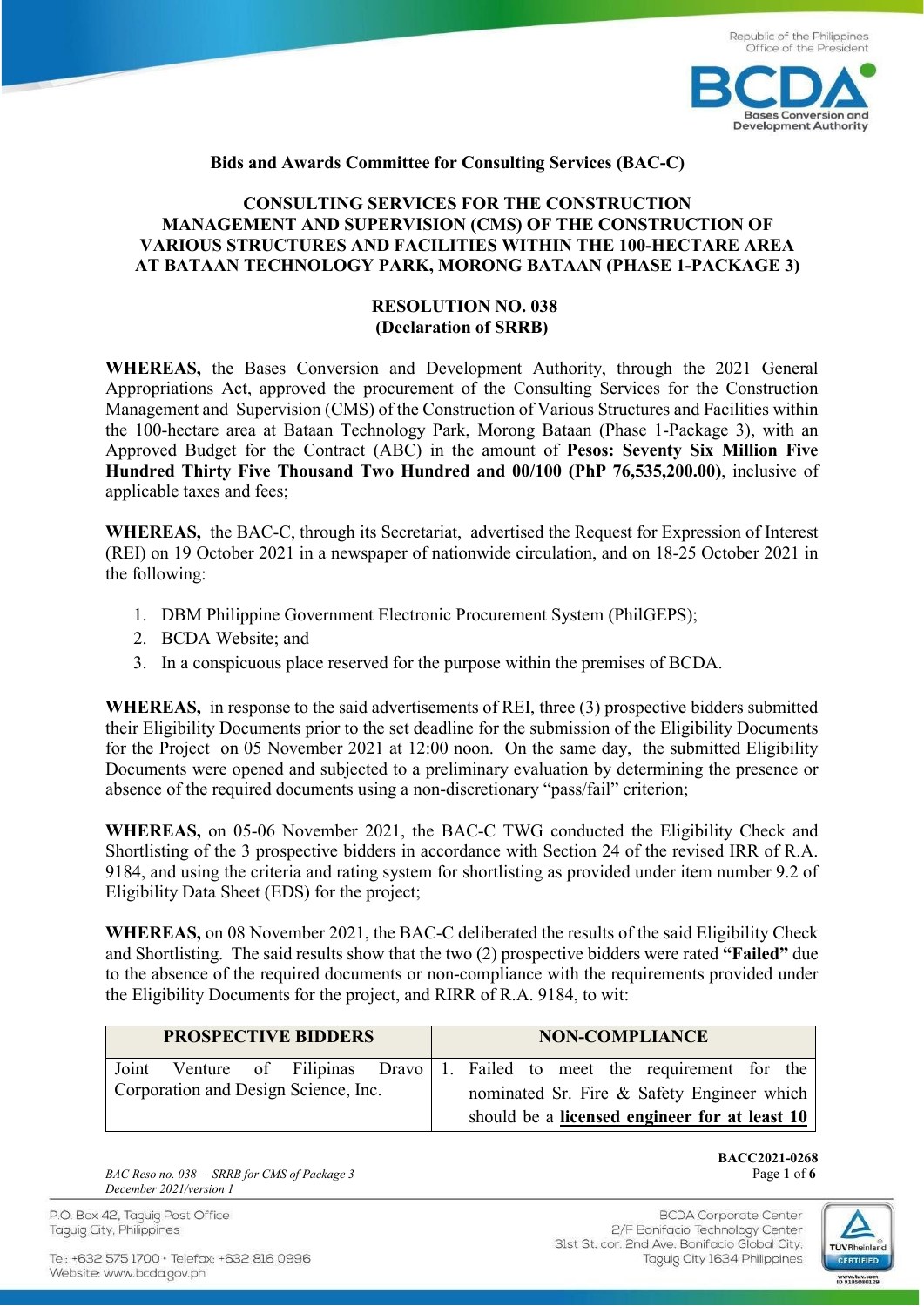

**years** and 5 years of experience as Fire and Safety Engineer.

The submitted PRC ID/License of the nominated Sr. Fire & Safety Engineer shows that his practice of profession as Professional Electronics Engineer covers only two (2) years and 11 months which is from the date he was registered with PRC as a Professional Electronics Engineer on 13 November 2018 up to the deadline for the submission of the Eligibility Documents on 05 November 2021. Thus, failed to meet the required number of years of practice of profession which is at least 10 years as Licensed Engineer. **(In violation of Clause 1.2 of the Eligibility Data Sheet and Item no. 2 of Bid Bulletin No. 1)**

2. Failed to submit a valid Eligibility Form No. 1 (EF1). The EF1 in its submitted Eligibility Documents is not notarized. **(In violation of Bid Bulletin No. 1 which officially issued the PDF copy of Presentation during the Pre-Eligibility Conference in which the notarization of EF1 was emphasized).**

Joint Venture of Meinhardt Philippines, Inc and Rhodium 688 Builders, Inc. 1. Failed to meet the requirement for the nominated Sr. Fire & Safety Engineer which should be a licensed engineer for at least 10 years and **5 years of experience as Fire and Safety Engineer**. The submitted CV of the nominated key

personnel Jeremias C. Cillo, specifically under the Projects Undertaken/Completed and Employment Record, does not show a proof of experience as Fire & Safety Engineer. Thus, failed to meet the required experience of at least 5 years as Fire and Safety Engineer. **(In violation of Eligibility Data Sheet Clause 1.2, item no. 2 of Bid Bulletin No. 1, and Clause 9 of the Terms of Reference-9 Manning Requirement)**

*BAC Reso no. 038 – SRRB for CMS of Package 3* Page 2 of 6 *December 2021/version 1*

**BACC2021-0268**

P.O. Box 42, Taguig Post Office Taguig City, Philippines

Tel: +632 575 1700 · Telefax: +632 816 0996 Website: www.bcda.gov.ph

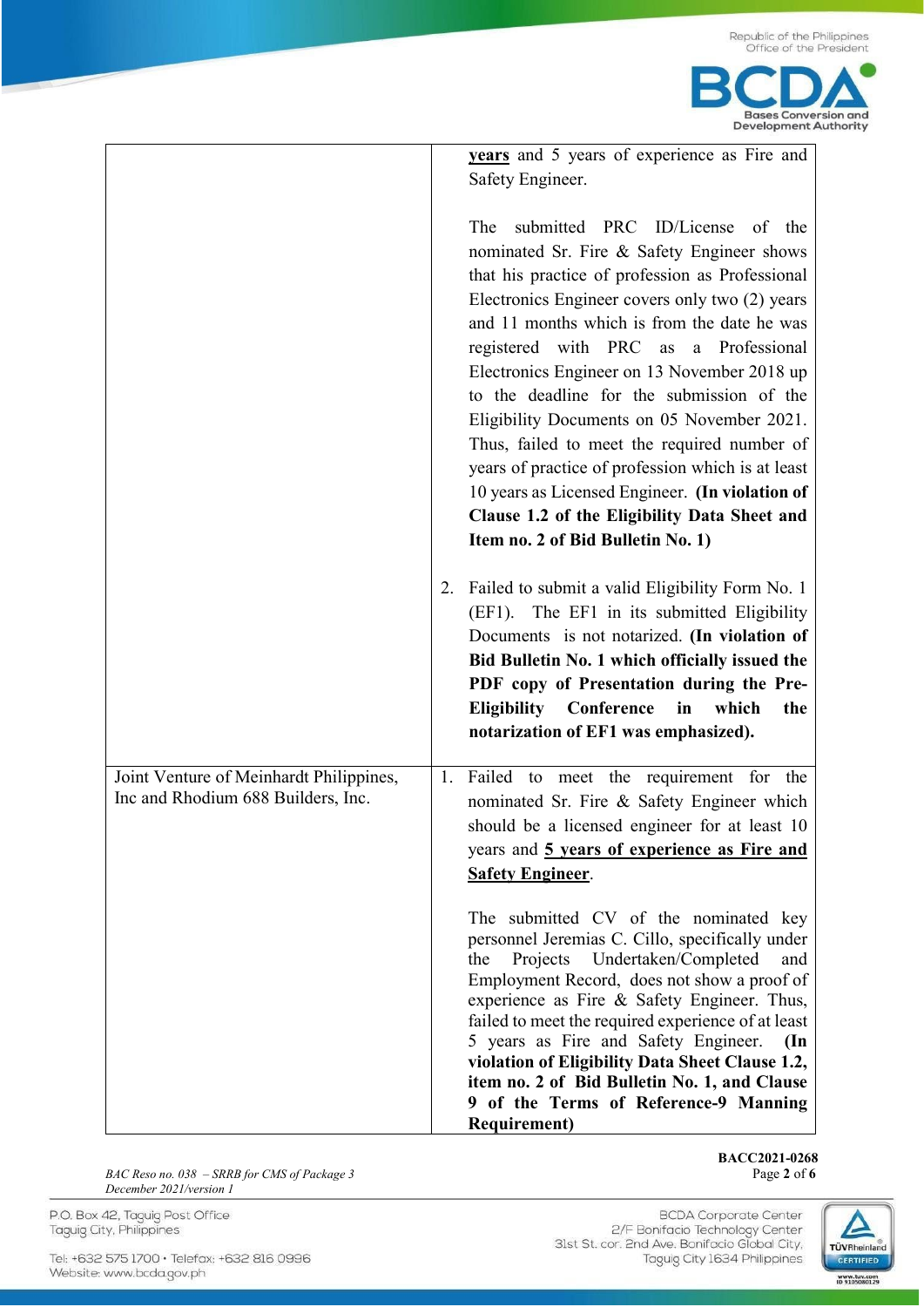

| 2. | Failed<br>submit<br>the<br>required<br>BIM<br>to<br>Training/Certification from any private or<br>government training centers for the nominated<br>Sr. BIM Specialist Francisco C. Caragatan. (In<br>violation of Item 1.e of Bid Bulletin No. 1)                                                                                                                                                                                                                                                                                                                                                                           |
|----|-----------------------------------------------------------------------------------------------------------------------------------------------------------------------------------------------------------------------------------------------------------------------------------------------------------------------------------------------------------------------------------------------------------------------------------------------------------------------------------------------------------------------------------------------------------------------------------------------------------------------------|
|    | 3. Failed to meet the required contract amount of<br>at least PhP38.5 million on the declared project<br>in the EF9 based on the supporting documents<br>of the billing invoices. The declared project is<br>Engineering Design<br>Services<br>and<br>the<br>Construction Management Services at Lipa<br>Factory for Project Arete (Malt Plant) which has<br>a total contract amount of PhP26,320,000.00<br>based on the submitted billing invoices dated<br>17 and 20 March 2017. (In violation of Clause<br>13.2 of the Terms of Reference)                                                                               |
| 4. | Failed to submit a valid Tax Clearance. The<br>validity of the submitted Tax Clearance<br>Certificate is only until 30 October 2021, thus<br>already expired on 31 October 2021. The proof<br>of payment via eFPS and Tax compliance forms<br>submitted are not acceptable because the Tax<br>Clearance Certificate must be valid and existing<br>at the time it is submitted to the Bids and<br>Awards Committee (BAC), that is, on or before<br>the deadline for the submission of bids, per<br>GPPB Non-Policy Opinion (NPM No. 134-<br>2016). (In violation of Sec. 24.1.a.iii of the<br><b>Revised IRR of RA 9184)</b> |
|    | 5. Failed to meet the required minimum score of<br>70% to be shortlisted. Per the results, the total<br>score for the eligibility check is $54.70\%$ . (In<br>violation of Item 9.2 of the Eligibility Data<br>Sheet and Clause 14 of the Terms of<br>Reference)                                                                                                                                                                                                                                                                                                                                                            |
| 6. | Failed to submit a valid Eligibility Form No. 1<br>(EF1). The EF1 in its submitted Eligibility<br>Documents is not notarized. (In violation of<br>Bid Bulletin No. 1 which officially issued the                                                                                                                                                                                                                                                                                                                                                                                                                            |

*BAC Reso no. 038* – *SRRB for CMS of Package 3* Page 3 of **6** *December 2021/version 1*

P.O. Box 42, Taguig Post Office Taguig City, Philippines

Tel: +632 575 1700 · Telefax: +632 816 0996 Website: www.bcda.gov.ph

**BACC2021-0268**

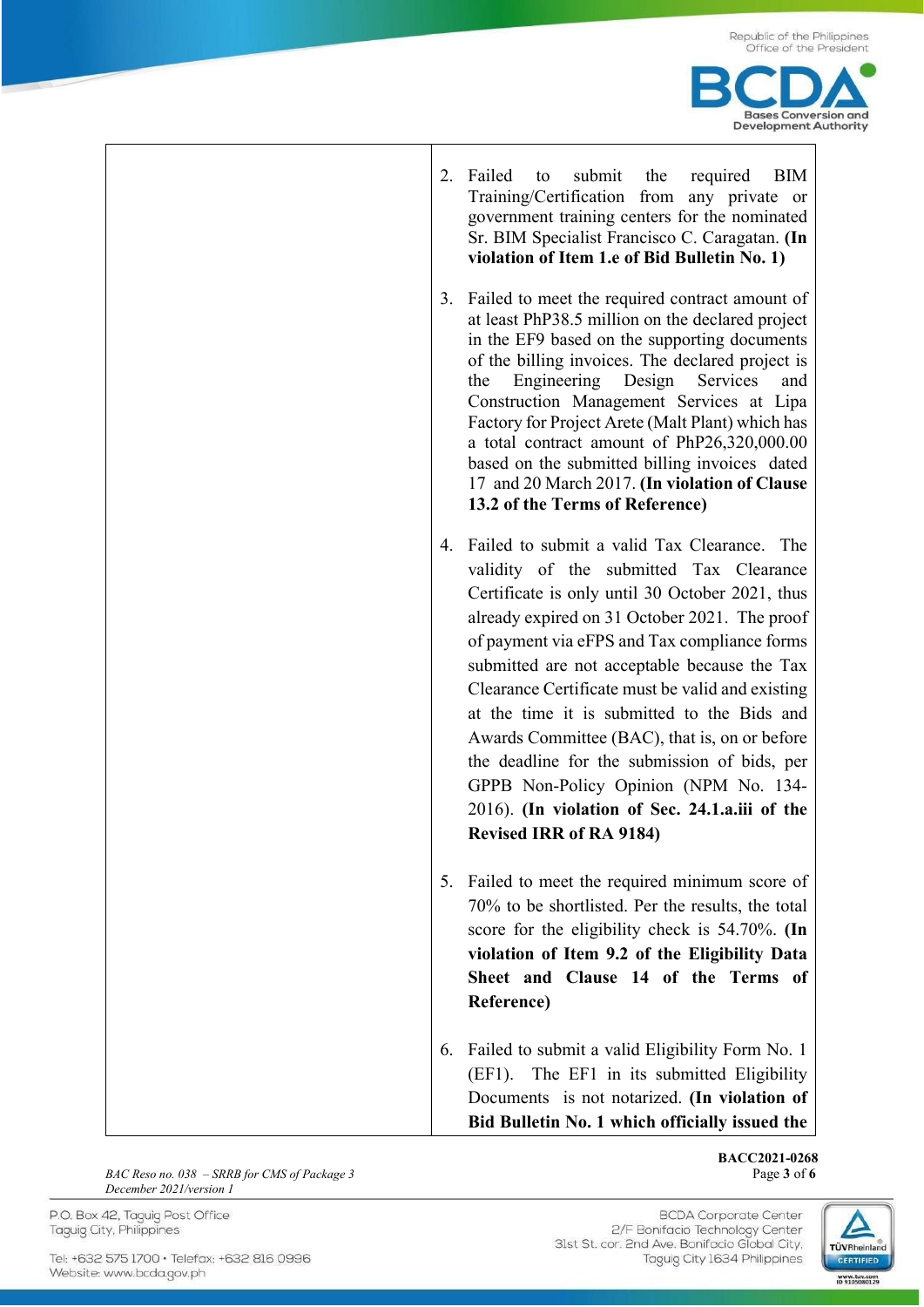

| PDF copy of Presentation during the Pre-  |  |  |  |
|-------------------------------------------|--|--|--|
| Eligibility Conference in<br>the<br>which |  |  |  |
| notarization of EF1 was emphasized).      |  |  |  |

**WHEREAS,** the results of the Evaluation/Eligibility Check and Shortlisting likewise show that one (1) prospective bidder was rated "Passed", and garnered a total score above the required minimum score of 70%, to wit:

| <b>PROSPECTIVE BIDDER</b>                   | TOTAL SCORE (%) |
|---------------------------------------------|-----------------|
| Asyana Construction Consultancy and Trading | 15%             |

**WHEREAS,** consequent to the above results of Eligibility Check and Shortlisting, the BAC-C issued BAC Resolution no. 030 on 08 November 2021 declaring the sole prospective bidder, Asyana Construction Consultancy and Trading as "Shortlisted and Eligible" to proceed to the next stage of the bidding for the project pursuant to Section 24.5.4 of RIRR of R.A. 9184. Thereafter, the Notice of Eligibility was sent to the said bidder on 11 November 2021 inviting the shortlisted bidder to bid/participate in the bidding for the project;

**WHEREAS,** Asyana Construction Consultancy and Trading submitted its Technical and Financial Proposals prior to the deadline set for the submission of Bids for the project on 02 December 2021 at 9:00AM. On the same day, the Technical Proposal of the sole bidder was opened and subjected to a preliminary examination by determining the presence or absence of the required documents using a non-discretionary "pass/fail" criterion;

**WHEREAS,** from 02 to 05 December 2021, the BAC-C TWG conducted the detailed evaluation of Technical Proposal of the sole bidder. On 06 December 2021, the BAC-C deliberated the Report of TWG on the results of the said detailed evaluation. The results show that the Technical Proposal of the sole bidder was rated "passed". Thereafter, the BAC-C issued the Notice to Open the Financial Proposal of the sole bidder Asyana Construction Consultancy and Trading on the same day;

**WHEREAS,** on 07 December 2021, the Financial Proposal of Asyana Construction Consultancy and Trading was opened and subjected to a preliminary examination by determining the presence or absence of the required documents using a non-discretionary "pass/fail" criterion. Thereafter, the detailed evaluation of the Financial Proposal of the sole bidder was conducted from 07 to 08 December 2021. The BAC-C deliberated the TWG Report on the results of the said detailed evaluation on 09 December 2021. The table below shows the results of the said evaluation of Financial Proposal:

| <b>BIDDER</b>                                  |         | <b>FINANCIAL BID</b>          |                        |  |
|------------------------------------------------|---------|-------------------------------|------------------------|--|
|                                                | As Read | As Calculated                 | <b>TOTAL SCORE (%)</b> |  |
| Asyana Construction Consultancy<br>and Trading |         | 76,300,000.00   76,320,316.07 | 100.00%                |  |

The results of the detailed evaluation of Technical and Financial Proposals of Asyana Construction Consultancy and Trading showed that the sole bidder had no non-compliance in its Technical and Financial Proposals, and the combined numerical ratings for both components are as follows:

*BAC Reso no. 038 – SRRB for CMS of Package 3* Page **4** of **6** *December 2021/version 1*

**BACC2021-0268**

P.O. Box 42, Taguig Post Office Taguig City, Philippines

Tel: +632 575 1700 · Telefax: +632 816 0996 Website: www.bcda.gov.ph

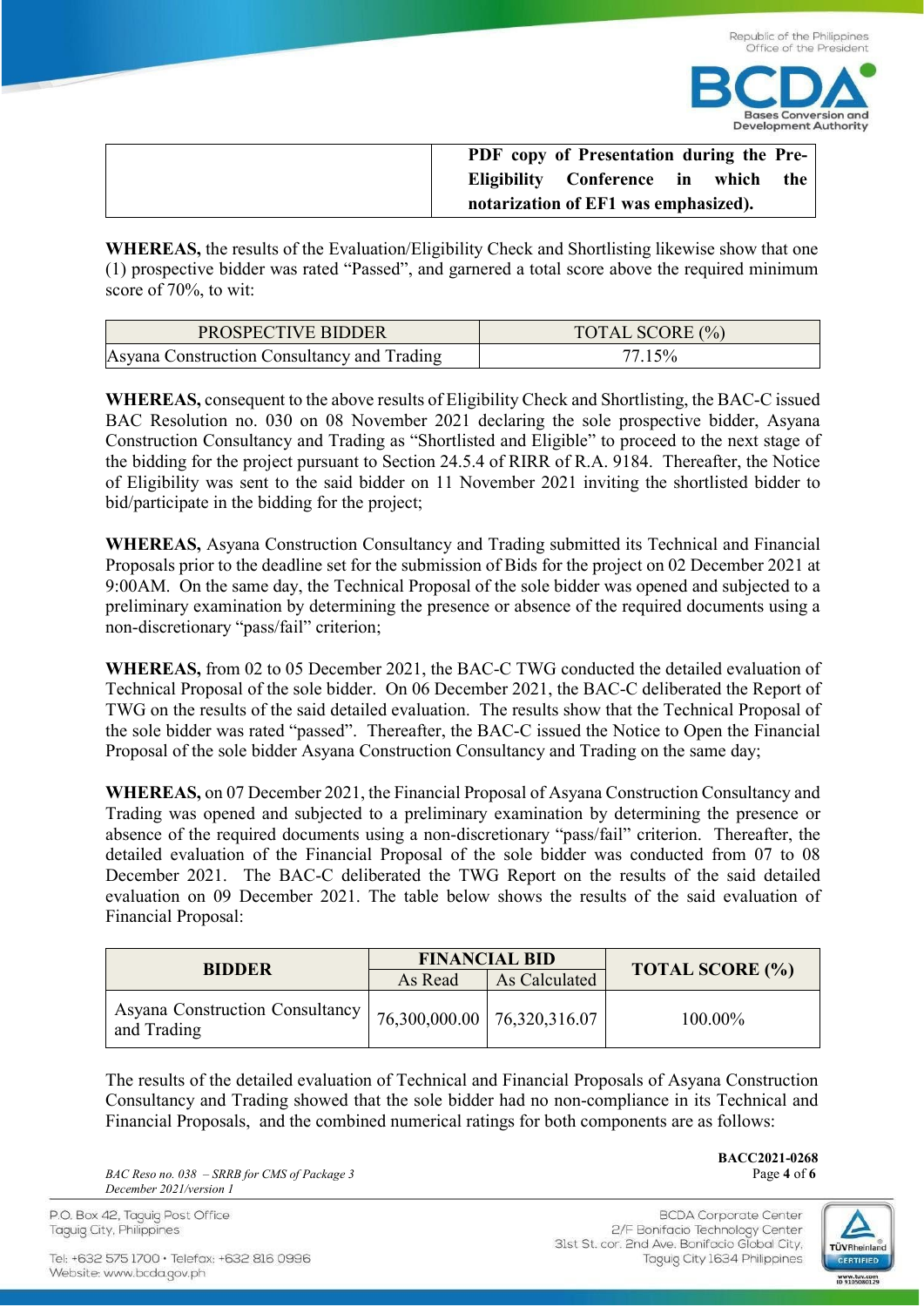

| <b>BIDDER</b>                                  | <b>TECHNICAL</b> | <b>FINANCIAL</b> | <b>TOTAL</b> |
|------------------------------------------------|------------------|------------------|--------------|
|                                                | <b>SCORE</b>     | <b>SCORE</b>     | <b>SCORE</b> |
|                                                | (70%)            | $(30\%)$         | (%)          |
| Asyana Construction Consultancy<br>and Trading | 51.54%           | 30.00%           | 81.54%       |

**WHEREAS**, on 09 December 2021, in its BAC Resolution No. 036 dated 09 December 2021, the BAC-C resolved to declare Asyana Construction Consultancy and Trading (ACCT) as the bidder with the Single Rated Bid (SRB) for the Project, and to proceed to the negotiations with and conduct of post-qualification of the SRB in accordance with Section 33.2.5 and 34 of the Revised IRR of RA 9184, respectively. The said BAC Resolution was approved by the BCDA Officer-in-Charge of the Office of the President and CEO on 10 December 2021;

**WHEREAS**, on 14 December 2021, the Negotiation between BCDA and the sole bidder Asyana Construction Consultancy and Trading (ACCT) was conducted in which ACCT agreed to the terms and conditions, and committed to its obligations set forth by BCDA in accordance with the TOR for the Project and 2016 Revised IRR of RA 9184. Thereafter, the BAC-C TWG conducted the post-qualification on the sole bidder on 14 to 21 December 2021 pursuant to Rule  $X - Post$ -Qualification of the 2016 Revised IRR of RA 9184.

**WHEREAS**, on 21 December 2021, the BAC-C deliberated the TWG Report on the results of postqualification on ACCT. The results of post-qualification show that there is a need to further verify and validate some details on the qualification of the sole bidder. Thus, the BAC-C issued Bid Bulletin no. 03 dated 21 December 2021 extending the post-qualification of the sole bidder until 29 December 2021;

**WHEREAS**, on 29 December 2021, the BAC-C deliberated again the TWG Report on the results of post-qualification on ACCT. After careful examination, validation and verification of all the submitted eligibility, legal, technical and financial documents, the BAC-C TWG found the bid of ACCT as compliant with and responsive to the requirements stipulated in the bidding documents, and recommended to declare ACCT as the bidder with the Single Rated and Responsive Bid (SRRB) for the Project in its Post-Qualification Report.

**WHEREAS**, in a BCDA Board Resolution no. 2021-12-167, the Senior Vice President (SVP) for Corporate Services Group, in the absence of the Officer-in-Charge of Office of the President and Chief Executive Officer, was given the authority to sign and approve the BAC Resolution on the award of contract for the CMS for the Construction of Various Structures and Facilities within 100 hectare area in Bataan Technology Park, Morong, Bataan (Phase 1-Package 3), and other documents in relation to the procurement of the Project.

**NOW, THEREFORE,** the foregoing considered and after careful evaluation and thorough deliberation of the bid submitted for the Project, we, the members of the Bids and Awards Committee for Consulting Services (BAC-C), hereby RESOLVE, as it is hereby RESOLVED to recommend the following:

**BACC2021-0268** 1. To award the contract to **Asyana Construction Consultancy and Trading**, as the bidder with the **Single Rated and Responsive Bid (SRRB)** for the **Consulting Services for the** 

*BAC Reso no. 038 – SRRB for CMS of Package 3* Page **5** of **6** *December 2021/version 1*

P.O. Box 42, Taguig Post Office Taguig City, Philippines

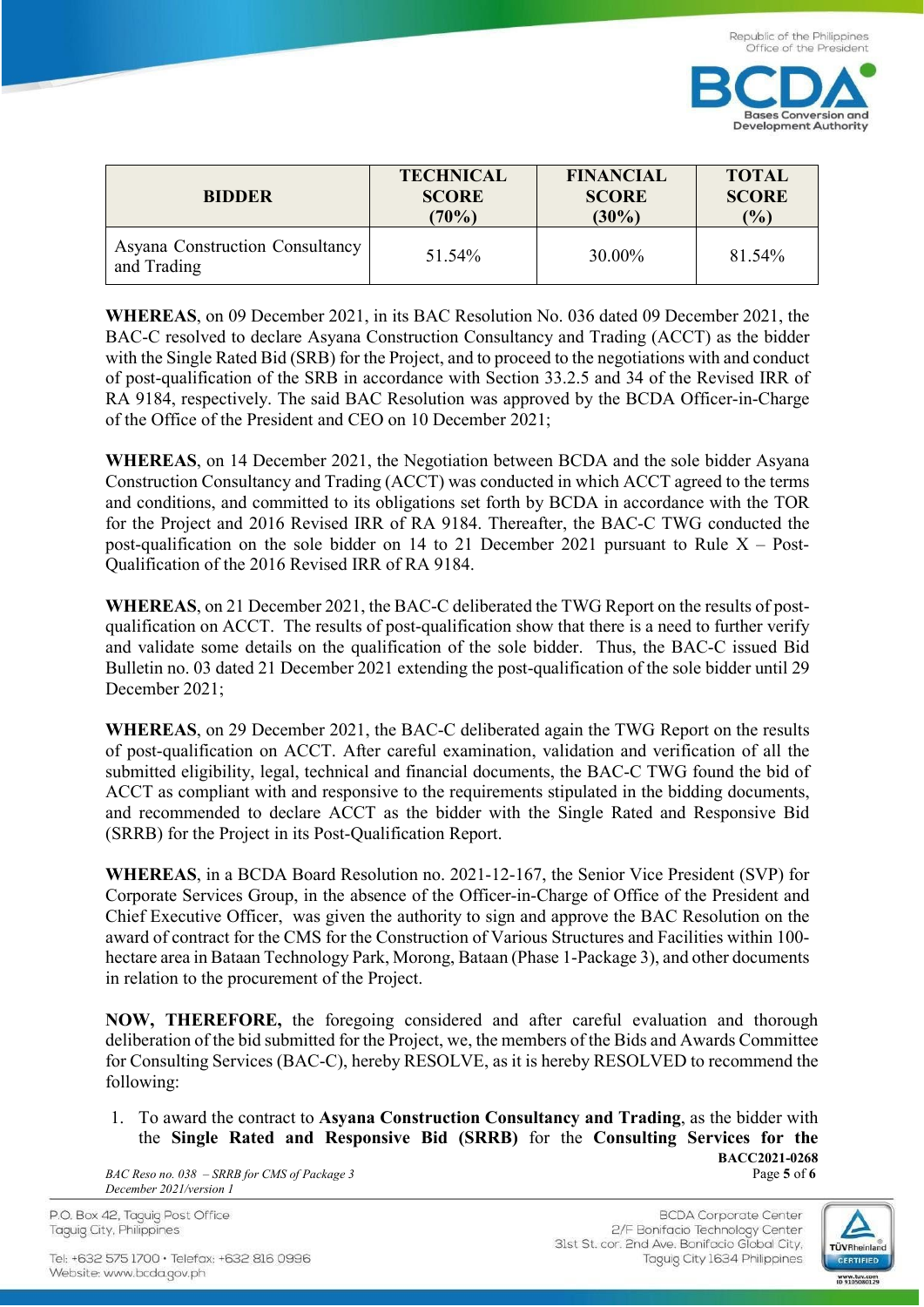

**Construction Management and Supervision (CMS) for the Construction of Various Structures and Facilities within 100-hectare area in Bataan Technology Park, Morong, Bataan (Phase 1-Package 3)** pursuant to Section 36 of the 2016 Revised IRR of RA 9184, in the amount of Pesos: **Seventy-Six Million Three Hundred Thousand (PhP 76,300,000.00)**, pursuant to Section 34.4 of the same RIRR; and

2. To issue the corresponding Notice of Award (NOA) to **Asyana Construction Consultancy and Trading (ACCT)**, being the bidder with SRRB.

RESOLVED, at the BCDA Corporate Center Office, this 29 December 2021.

**BIDS AND AWARDS COMMITTEE FOR CONSULTING SERVICES (BAC-C)**

**Lillian CM.** H. Chairperson

on leave

**FERNANDO T. GALLARDO, JR.** Vice Chairperson Member

*ARISTOTLE E. GUERRERO* Member Member

Approved by:  **ARREY A. PEREZ**

SVP for Corporate Services Group

**BACC2021-0268**



*BAC Reso no. 038 – SRRB for CMS of Package 3* Page **6** of **6** *December 2021/version 1*

P.O. Box 42, Taguig Post Office Taguig City, Philippines

Tel: +632 575 1700 · Telefax: +632 816 0996 Website: www.bcda.gov.ph